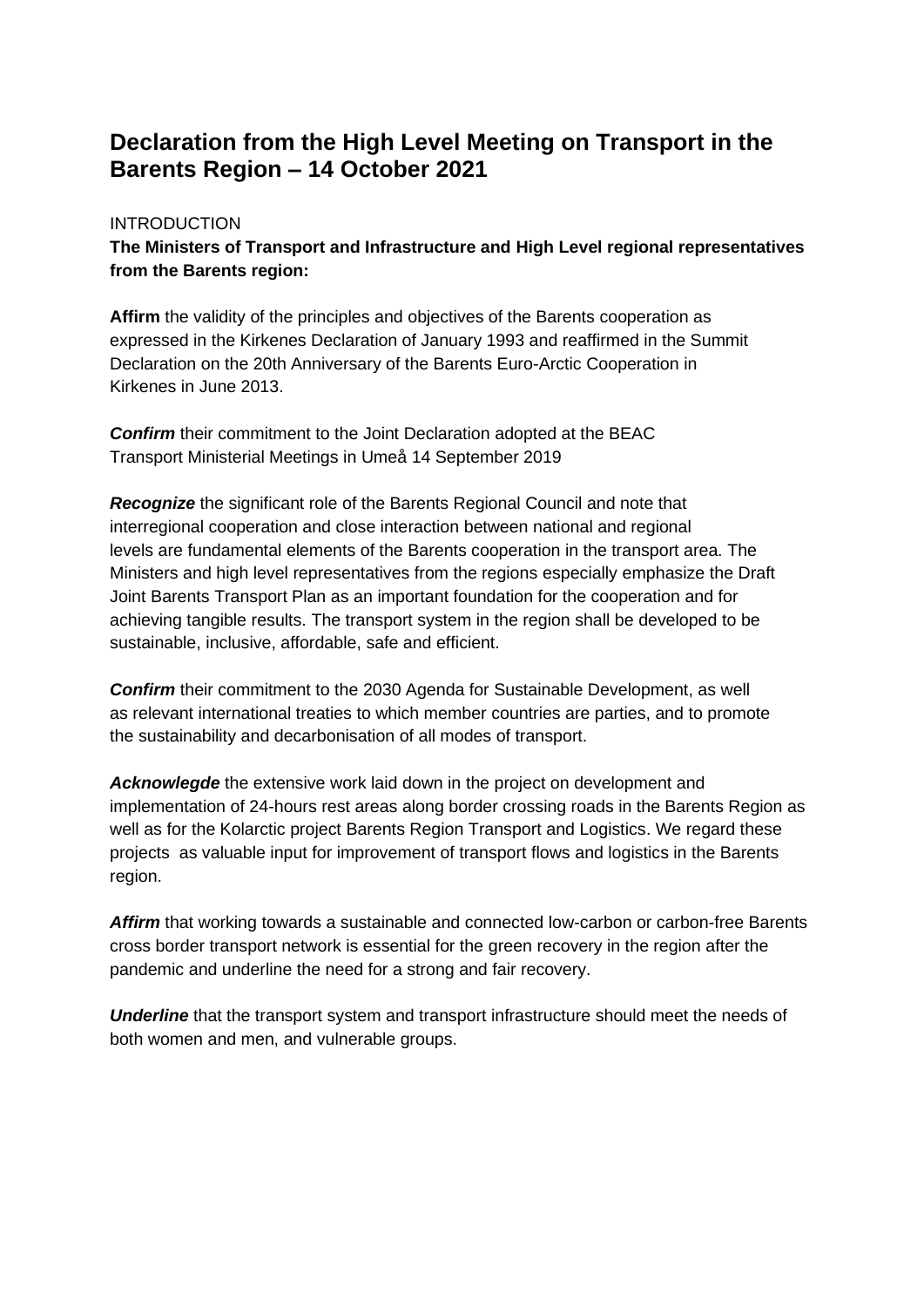## ENVIRONMENTALLY SUSTAINABLE, SAFE AND EFFECTIVE TRANSPORT **We:**

*Stress* the need for ambitious action to reduce emissions of greenhouse gases in the region, by a consistant decarbonisation of the transport sector. To correspond to the goals set by the Paris agreement, emission reductions are needed in all transport modes.

**Underline** the need to concrete actions in the transport sector for the mitigation of global warming and encouraging cross border cooperation.

*Promote* innovative technologies in transport towards green transport, such as electrification. Cross-border cooperation on specific projects and connections can stimulate the environmentally friendly transition and contribute to faster implementation of such technologies.

**Encourage** BEATA to welcome the Barents Climate Action Plan and to cooperate with other working groups under the Barents Council and other concerned bodies. Involvement and enhanced cooperation with the working groups for indigenous people and youth will be important.

**Affirm** the need of further exploring the possibilities in the area of digitalization and intelligent transport systems, towards a connected and automated mobility without borders through the Barents area.

**Encourage** stakeholders to take actions to remove cross-border hurdles in the transport system with appropriate methods and possible harmonization, especially for promoting efficient transportation of goods on rail.

*Continue* to finding synergies between stakeholders' activities towards improved logistics and information as well as high-quality, reliable, inclusive, safe and cost-effective transportation services for tourism and other sectors, within the Barents region and with good external links to world markets. This includes exploring possibilities for joint activities on sustainable, safe and effective transport with other international initiatives, such as the Northern Dimension Partnership on Transport and Logistics.

ENHANCING AND DEVELOPING OF THE BARENTS TRANSPORT COOPERATION **We:**

**Underline** the need for a well-functioning working group structure to ensure a future strong and relevant Barents cooperation characterized by substance and dynamic.

**Support** the initiative from the Barents Committee of Senior Officials and finds it necessary to optimize the current organizing of the working groups on transport aiming for one joint group mirroring the needs from both national and regional level.

**Encorage** the current working groups on transport to find a consensus based solution and design a model that suits the overall pupose of the transport cooperation and expect the new model for the Barents Transport Cooperation to be in place by the end of 2022.